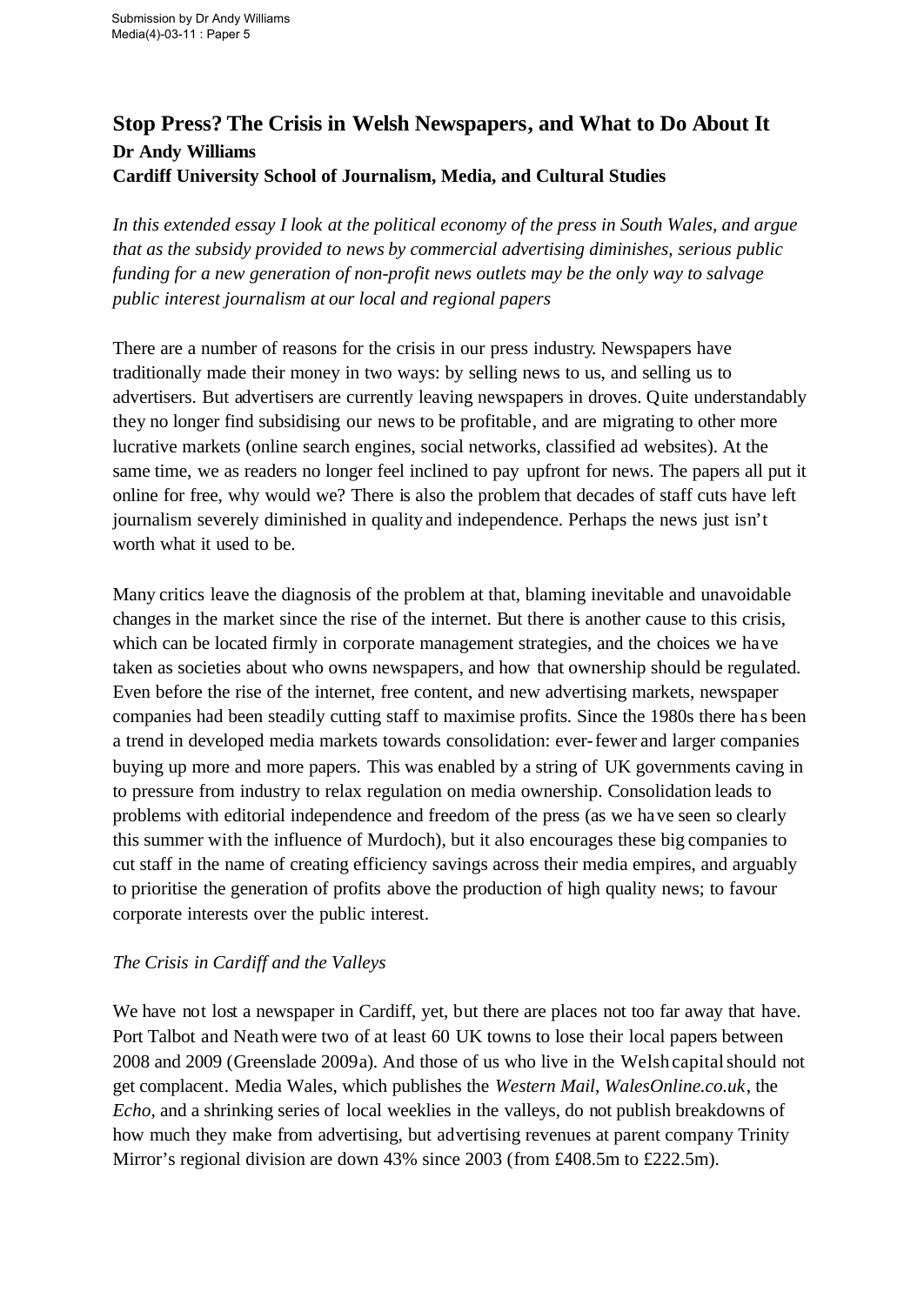

**Advertising Profit at Trinity Mirror Regional Division, 2001-2010**

Source: Trinity Mirror Annual Accounts 2000-2010

The number of journalists at Media Wales has also dropped extremely sha rply. In 1999 there were almost 700 editorial and production staff at Media Wales, now there are only 136. These figures include the loss of some non-journalists (such as those responsible for page design) but they are still incredibly worrying. Only a fraction of the reporters who produced our South Wales papers 10 years ago are now left. As the almost uniform downward trajectory of the blue line in the graph below suggests, those who have had their jobs cut are very unlikely to be hired back.





Source: Media Wales Annual Accounts 2000-2010

In 2010 the local Celtic Weekly papers endured yet more restructuring, which ended up with a number of much-needed local journalists being shown the door, and the editorships of some papers being merged. The most recent cuts include 22 journalism jobs axed in July 2011 (Welsh Ramblings 2011), with seven compulsory redundancies announced at the Celtics in August leaving just six senior reporters and five trainees to cover the seven remaining local titles in communities like Pontypridd, Merthyr, Aberdare, Llantrisant, and the entire Rhondda Valleys (*Press Gazette* 2011).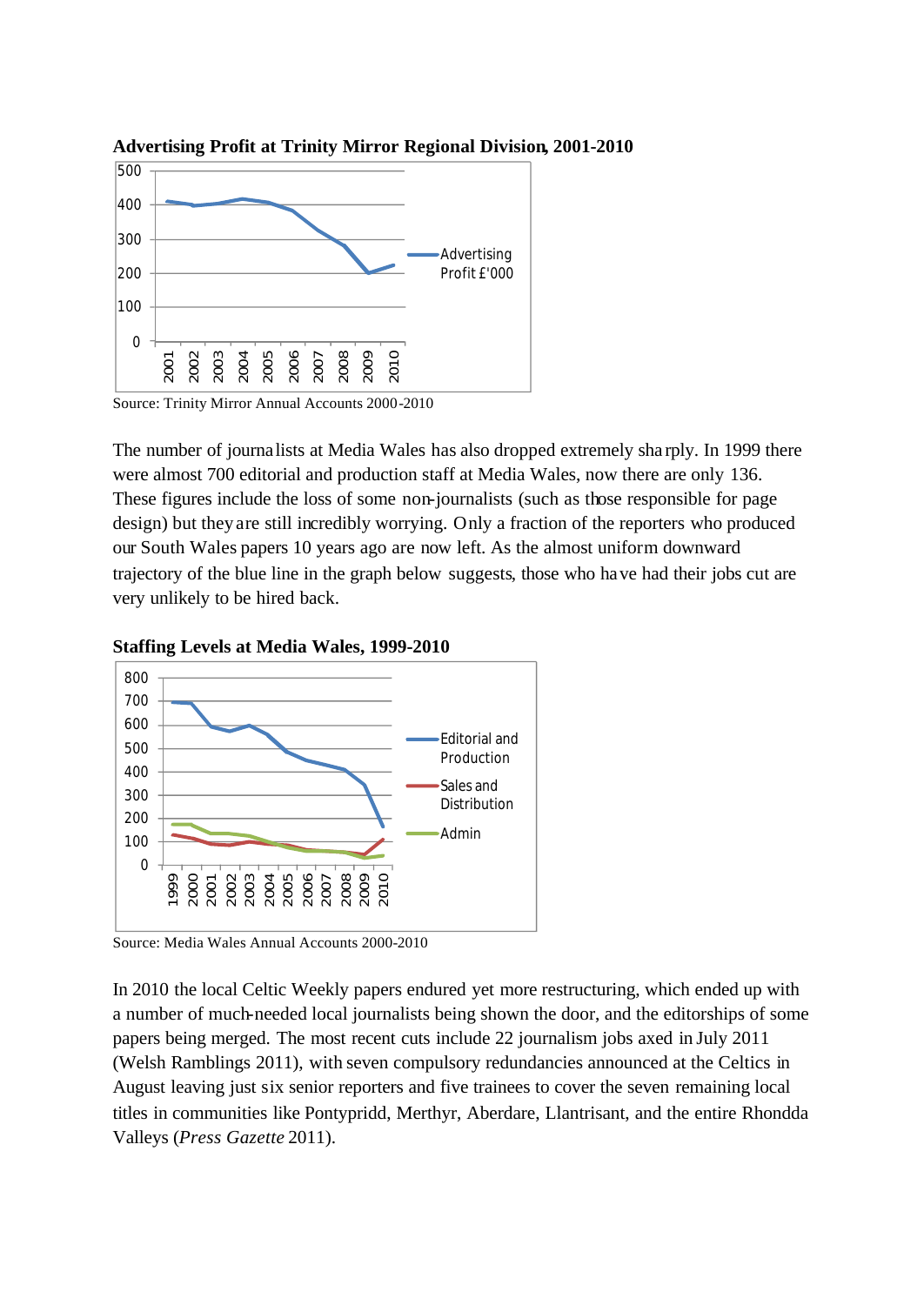Not many people are buying the national newspaper of Wales, either: since 2000 circulation has fallen by more than half, from 55,273 to 26,931. If sales fall in similar numbers over the next 10 years there will not be anyone left reading the *Western Mail* by 2021.



**Falling circulation of the** *Western Mail*

Source: 6 monthly ABC circulation figures 2000-2011

But advertisers pay newspapers for access to readers' eyeballs, and if we are not reading they have no reason to stick around. Commercial advertisers do not subsidise coverage of Welsh politics, Welsh corruption, Welsh crime, Welsh Rugby, or even Catherine Zeta's summer holidays out of the goodness of their hearts. There will surely come a time before long when it is no longer worth advertisers sticking around. The plunging circulation is a serious headache, but not just because it means less cash in the coffers. A crisis point will come when advertisers see the falling sales and figure it is no longer profitable for them to prop up an ailing paper. How far away is this point? A clue that it is threateningly close might be seen in the Cardiff NUJ chapel's reaction to the July 2011 job cuts. Initial talk of a strike ballot (Pugh 2011) evaporated after the union was shown "up-to-date financial information on a confidential basis " (Press Gazette 2011). Afterwards, instead of continuing plans for industrial action NUJ Father of Chapel and senior reporter Martin Shipton was talking about working with management to "make sure this place keeps going", and citing speculation about "the future of the company" (Press Gazette 2011). Things must already be pretty serious.

### *Who is to blame?*

We cannot simply blame inevitable market forces, the web, or changing news consumption habits for the sorry state of our newspapers, although all of these factors have played a part. Mismanagement and greed by Trinity Mirror executives in London are also clearly to blame. Much of this period of declining circulation and staff cuts came at a time of extreme profitability for Media Wales. Between 2002 and 2008 income was incredibly high: the company consistently turned over between £45m and £55 annually, and posted pre-tax profits of between £15m and £20m.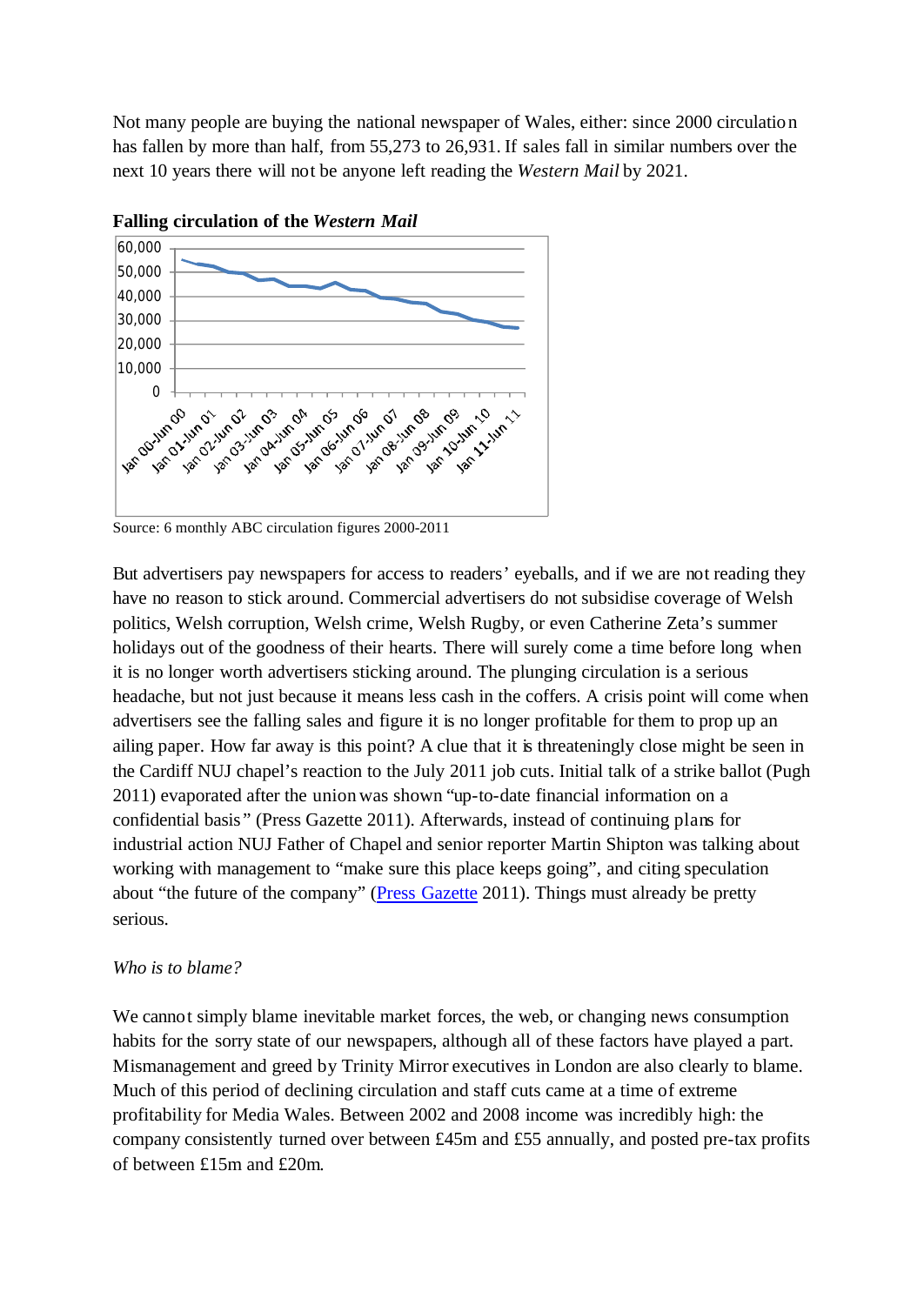

**Turnover and Profits at Media Wales, 1999-2010**

Source: Media Wales Annual Accounts 1999-2010

Profit margins in this period were between 30% and 38%. Margins like this are, of course, rare in most *healthy* industries; for markets in *crisis* or steep decline they are unheard of. At the same time as it was shedding readers at an unprecedented rate, instead of investing significant amounts of its revenue back into producing high-quality journalism the company was cutting reporters. Even at the height of the most serious recession in a generation proportionally decent profit margins were still being squeezed from the Cardiff newsroom: In 2009 it stood at 8.75%, and in 2010 it had shot back up to 18%. Again, this short-term gain was bought at the long-term expense of the workforce and news audiences, and gives us further proof that that Trinity Mirror is more concerned with the financial interests of shareholders and London-based executives than the public interest and the strength of the Welsh public sphere.

#### *What is the Problem? Journalism, the Public Interest, and Democracy*

All of this matters so much, of course, because journalism is not only a commercial product, it is also essential to the health of our society. For most of the last century the democratic functions of journalism were subsidised by commercial advertising. This subsidy has now been completely withdrawn in some places, and in others it is in the process of disappearing. The public interest value of news can broadly be distilled into two main functions: information provision and critical scrutiny.

Ideally news provides us with the kind of accurate, independent, fact-checked, information we need in order to make good decisions as active citizens. This has a direct practical use to us as well as less obvious, indirect, value. News tells us what is going on, but it also defines who that "us" actually is. As well as keeping communities informed, it binds communities together by highlighting common concerns and facilitating discussion, disagreement, and consensus. At their best local and regional papers have been agents of social cohesion, and enablers of civic and political participation, as well as providers of information. They are places where communities can meet and discuss issues of common concern and, like those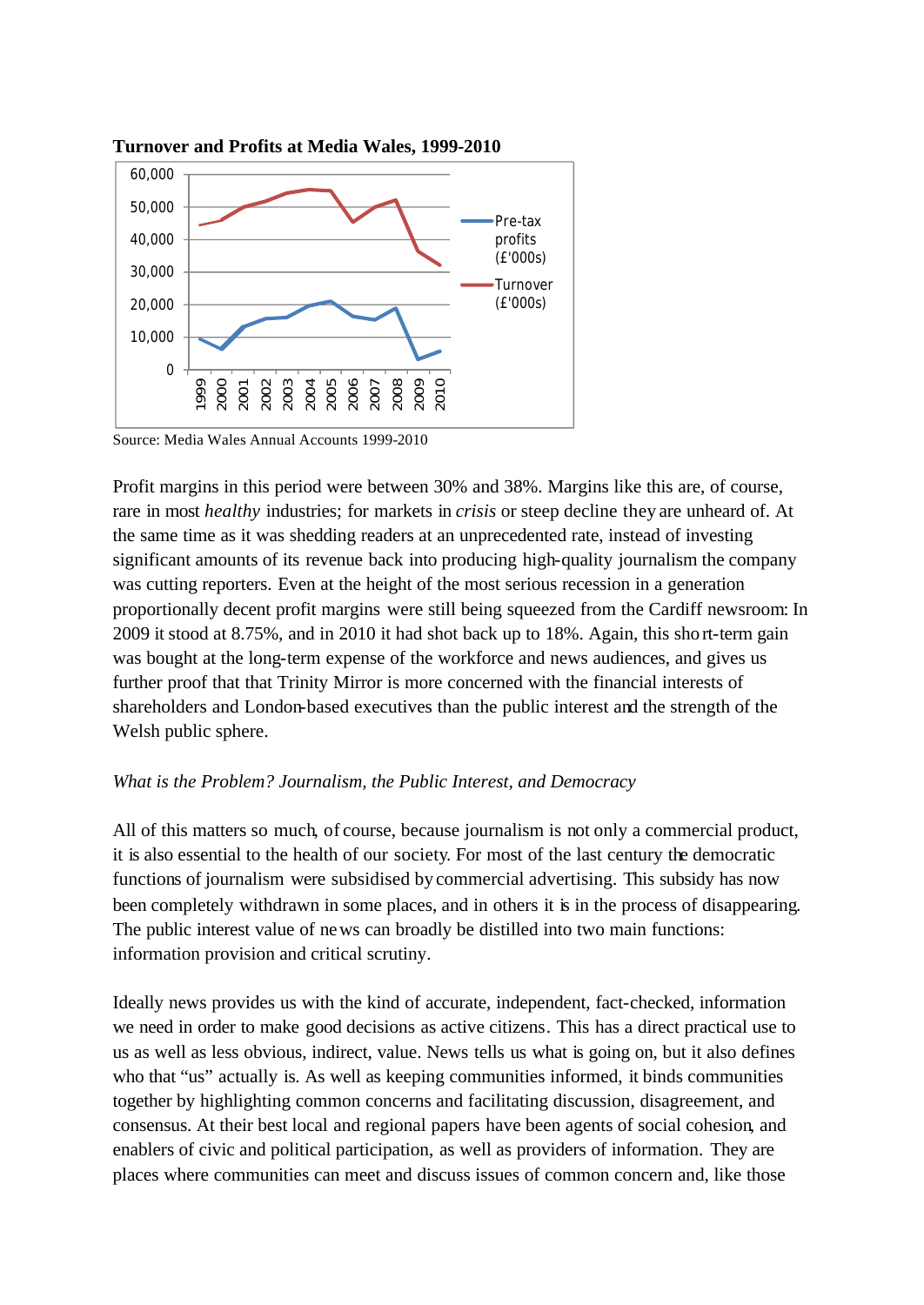other informal havens of gossip, scandal, and sedition, pubs and post offices, they are disappearing fast. At a time when political participation is in decline we desperately need the democratic debating chamber supplied by well-resourced local and regional news.

Journalismalso plays an incredibly important monitorial, scrutinising, role in ensuring that our elected politicians remain accountable. According to the critic and web evangelist Clay Shirky, small and medium sized cities and towns across the US are sliding into "casual endemic civic corruption" because of the newspaper crisis (Greenslade 2009b). The same may be happening here in those towns and villages no longer served by the commercial local news sector. We do not know, because in many of these places there are no journalists left to find out. There are also reasonable concerns that many of those local and regional papers currently suffering a sad and degrading death by a thousand cuts might be missing such critical "fourth estate" stories because so many of them are understaffed by overworked media workers.

## *The Proposed Solutions to the Crisis, and Why They are Inadequate*

There are a number of solutions to this crisis being suggested at the moment. Firstly, the big four news conglomerates are all arguing for less exacting regulation of media consolidation: this would no doubt allow the generation of short-term profits for big media, but it would undoubtedly lead to further job cuts, less media plurality, and weaker journalism. Secondly, there are those that still hope that even though we might lose some titles advertisers will eventually migrate to online news. Despite much talk in the industry of improving digital profits from local and regional news, there is little evidence this will happen in anything approaching sufficient volume. This is starkly illustrated by simply comparing recent revenues from print and digital advertising. For example, in 2003 Trinity Mirror's regional printed newspapers made £521.5m in profits; by 2010 they were only making £298.8m.



**Print Versus Digital Advertising Revenue at Trinity Mirror Regionals Division**

Source: Trinity Mirror Annual Accounts 2003-2010

Steady decline in print revenue has been accompanied by *some* profit increases online; in 2003 the company's local news websites made £3.8m, and last year £32.4m. This is impressive growth, but it is nowhere near enough to provide the resources needed to sustain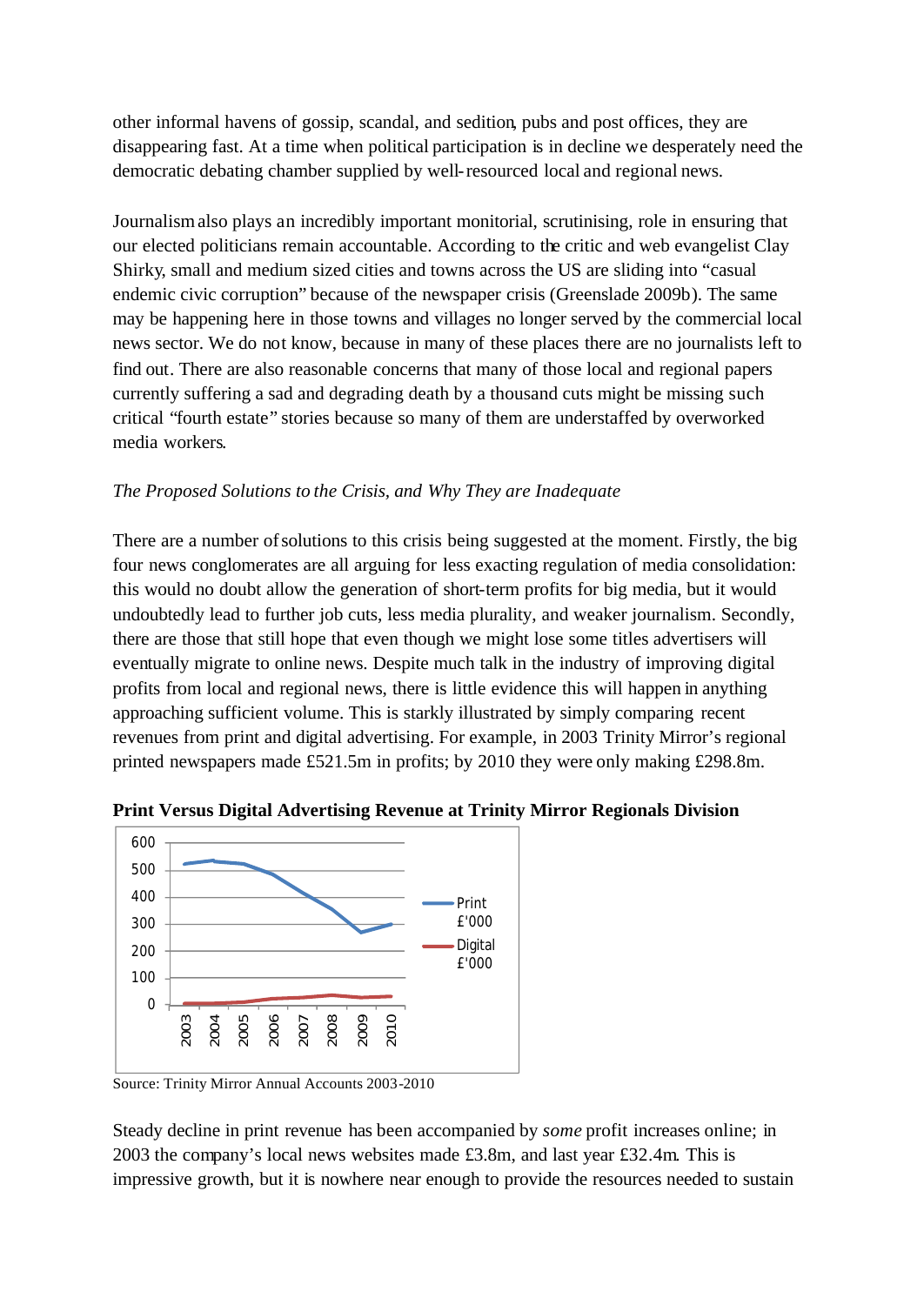public interest journalism on the scale newspapers used to provide. The US Project for Excellence in Journalism declared in 2009, "it is now all but settled that advertising revenue – the model that financed journalism for the last century – will be inadequate to do so in this one" (McChesney and Nichols 2010). There is little reason to believe the situation will be much different in Wales.

Alternatively, some news executives think that online pay walls will convince the public to stump up where advertisers will not. This might be a viable model for suppliers of news to elite niche markets (e.g. the *Financial Times*, the *Wall Street Journal*), but there is very little evidence this can work elsewhere, especially in the often economically deprived areas which have already been abandoned by big newspaper conglomerates.

A fourth solution is that unpaid citizen journalists will fill the void left by the redundant professionals, either in the form of independent blogs, or in collaboration with scaled-down commercial media players. I am a great supporter of the democratic and democratising potential of alternative media and collaborative journalism. But despite the well-chronicled limitations of the mainstream news media I am also extremely sceptical about citizens' ability to replace professional public interest journalism. Accurate, sceptical, watchdog reporting costs in both money and time, and media workers need to be supported by strong, independent, journalistic institutions which can stand up to political and corporate flak. I know from experience that citizen journalists usually lack both the resources and institutional support to seriously challenge power and vested interests. It also seems that some news companies are currently hoping to exploit citizens as unpaid digital serfs. Hiding behind the rhetoric of community reporting I fear they are actually hoping to use volunteers as cover for further cutting into the professional workforce.

All of these solutions are distinguished by their inability to replace *the scale* of journalism previously underwritten by the advertising subsidy which sustained the old business model for news. Unless this scale can be sustained, restored, and eventually built back up then the quality of information provided to us by the news, along with the scrutiny levelled at public officials and elites, is bound to suffer. The answer to this problem has to lie in no longer seeing this as a crisis in *news business models*, but expanding the parameters of the debate and instead considering it as a crisis of journalism and the public sphere.

### *The Solution that Dare Not Speak its Name: Public Subsidy and Non-Profit News*

So what to do about this problem? Last summer the editor of the *Western Mail* called me a "one-eyed hyperbolist" with a taste for "quaint 1970s rhetoric" after I outlined the kind of critique I just did here (Ponsford, 2010). I was also accused of making criticisms without understanding the challenges faced by the industry, and without offering solutions for solving this problem. There are no simple solutions to what is an incredibly complicated problem. But unless we debate and discuss radical and effective action to save journalism now, our already ailing democracy, the accountability of our politicians and business elites, and the quality of public debate will suffer, perhaps irreparably.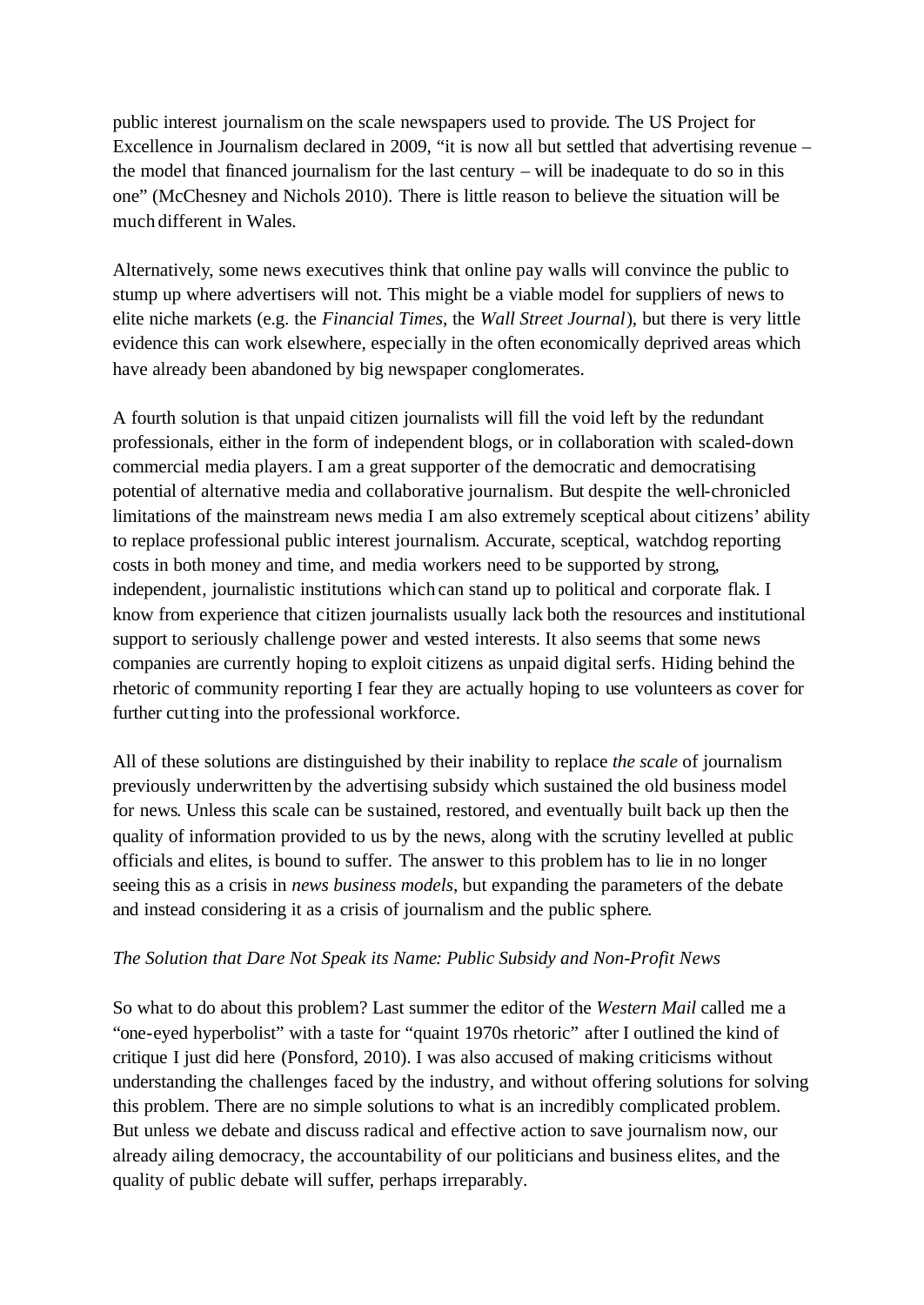Over the past few years a trickle of influential figures have come out in favour of public subsidies for the news. Last monthone of the most influential figures in world media, the advertising mogul Sir Martin Sorrell, claimed that state subsidies were needed to protect "quality journalism" (Fenton 2011). The former editor of the *Daily Mirror* Roy Greenslade thinks likewise (Greenslade 2011b), as do the former editor of the *Washington Post* Leonard Downie Jnr., and a growing list of influential academics (Downie Jnr and Schudson 2009, Usher 2011). There will, no-doubt, be opposition from newspaper owners, and some journalists (for different reasons): the former largely because they fear encroachment on their territory and interference in the market, and the latter mainly because they fear political interference with the content of news and a loss of editorial independence. The worries about meddling from policy makers are well-founded, but not insurmountable. We have effective mechanisms in place to protect the independence of public service broadcasters, and some European countries already subsidise the press alongside their broadcast news without much problem (Nielsen and Linnebank 2011).

The exact forms this public subsidy might take needs serious and imaginative debate. But we cannot put this debate off indefinitely. Given the precarious state of Wales' national newspaper, in the not-too-distant future we, the Welsh public, might have to think about intervening to ensure its continued existence. We need to begin to think through the most effective ways to do this, should the need arise. My own view is that to bail out existing local news conglomerates would be to throw good money after bad, and would probably involve subsidising the City of London rather than quality journalism. I believe a good place to start would be to limit public subsidy to a new generation of non-profit, perhaps co-operativelyowned, news organisations, beginning with existing "news holes" in areas where local papers have closed down.

In some places such organisations are already there, struggling to produce high-quality local news in a sustainable way (Slattery 2011). I should declare an interest here: I am a supporter of a small, non-profit, local news co-op in Port Talbot. A band of recently laid-off journalists from all over South Wales are currently struggling on little or no budget to attract advertisers and replace the local news previously provided by Media Wales' now defunct *Port Talbot Guardian*. Recently-redundant journalists are not, unfortunately, in short supply. Enabling such committed professionals to staff a series of non-profit community news hubs in Wales would provide much-needed jobs and ensure that the skills of this soon-to-be lost generation of news workers are kept alive.

These news hubs would not be newspapers in the traditional sense. They could also operate as community media centres, offering training opportunities to those interested in truly collaborative journalism. Rather than the "pump and dump" approach to working with audiences employed by so many commercial news organisations, this would facilitate properly-funded skill-sharing between journalists and publics (both individuals, and groups including schools, colleges and civil society organisations). It could address some of the serious skills deficits that exist in so many of our towns, and also improve news content by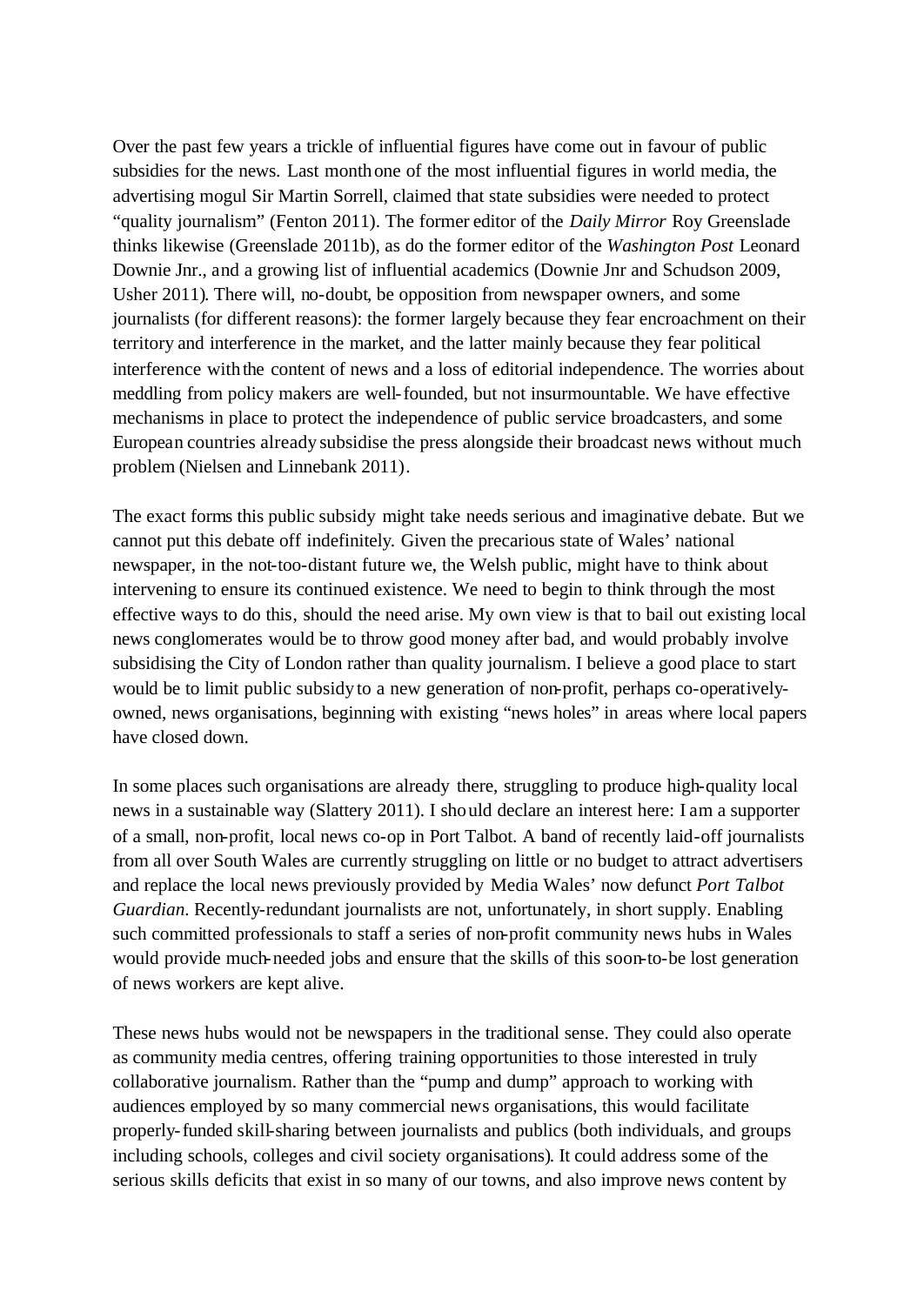allowing reporters to reconnect with young people, local campaigners, and other aspiring citizen journalists. There is little doubt that the long-term future of news will be primarily online. But this does not mean that print should be abandoned. The digital divide is alive and well in Wales: 29% of us do not have broadband. The oldest and poorest of us suffer most: 52% of those over 55, and almost half of those in DE social groups, miss out on fast web access (Ofcom 2011). Until access to broadband has increased substantially, and across all social classes, publicly-funded local news cannot afford to abandon print. There is little point funding public interest news aimed at strengthening local democracy if those publics most in need are unable to access it.

Once given a boost with initial start-up funds these hubs could be run on hybrid business models, part-supported by public money, partly by hyper-local advertising. State or municipal subsidy could be used to fund advertising sales teams to support clusters of local news hubs. A series of small-scale, non-profit, co-operative local news outlets could be built, and just as importantly tested for viability should our larger titles teeter or fall. Wales has a long and proud history of cooperative worker-ownership: it is time this historic commitment to mutual aid and community values replaced the profit-at-all-costs mentality that has dominated the provision of our news for too long.

The US academic Robert McChesney sums up the need to subsidise local papers when he argues that the news is a public good, "something the public needs, but that the market cannot produce in sufficient quality or quantity" (McChesney and Nichols 2010). Another example would be public education – it benefits everyone to live in a well-educated society, even if you do not have children currently in school. The market is currently in retreat; in many towns it has already gone. Soon it may no longer find it profitable to sufficiently subsidise our local news at all. If we want to live in a functioning democracy in which citizens are reasonably informed, and politicians are accountable, we will have to pay for it ourselves, indirectly, with serious and smart public subsidies designed to replace the disappearing commercial advertising subsidy.

### **Works Cited:**

ABC Circulation Figures (2000-2011) Audit Bureau of Circulation

Downie Junior, Leonard, and Schudson, Michael (2009) The Reconstruction of American Journalism, *Columbia Journalism Review*, 19<sup>th</sup> October, available at: http://www.cjr.org/reconstruction/the\_reconstruction\_of\_american.php (last accessed September 2011)

Edmonds, Rick, Huskin, Emily, and Rosenthiel, Tom (2011), "Newspapers: Missed the 2010 Media Rally", *Project for Excellence in Journalism State of the News Media 2011*, available at: http://stateofthemedia.org/2011/newspapers-essay/ (last accessed September 2011)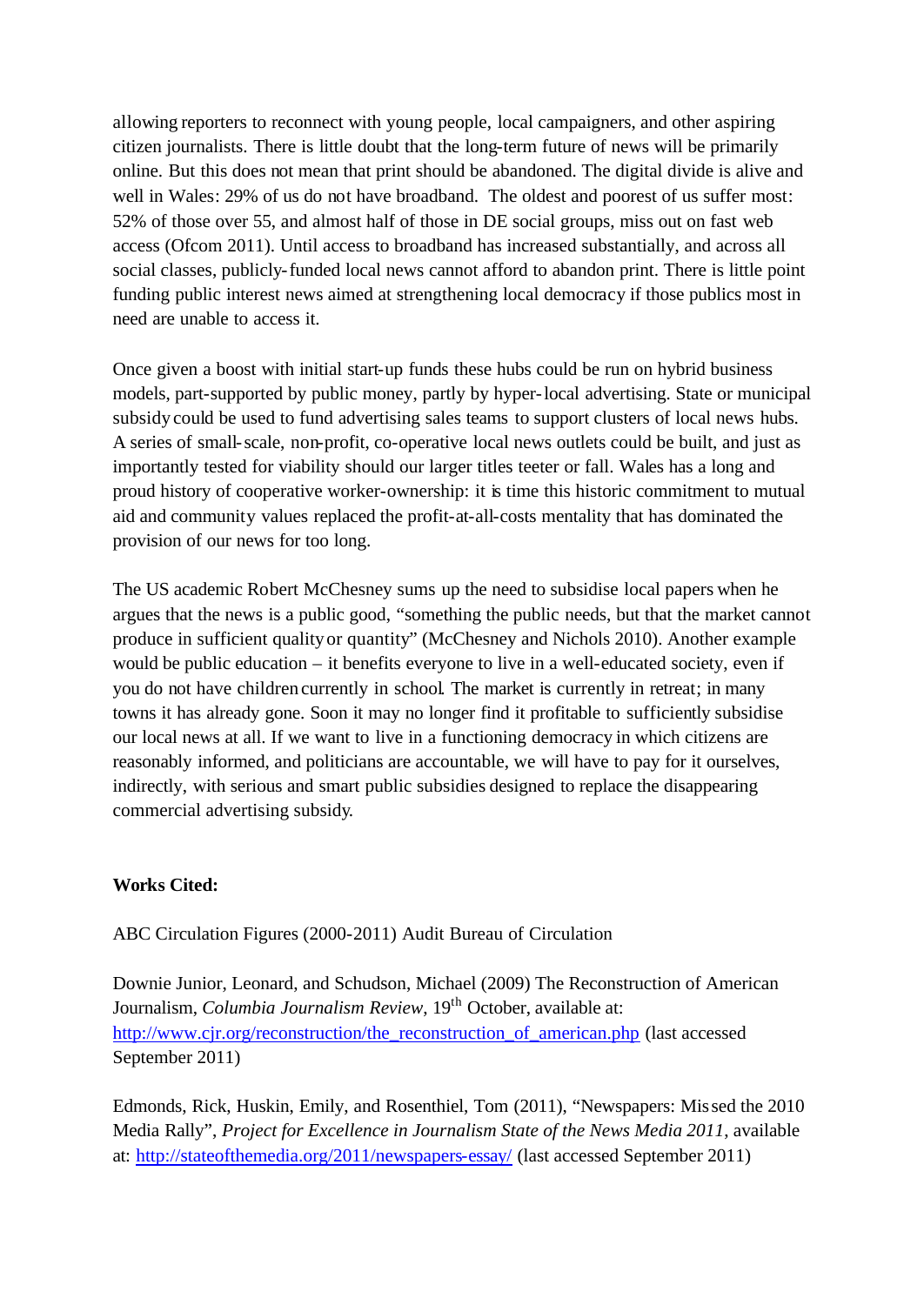Fenton, Ben (2011) "Sorrell Urges Subsidies for Quality Journalism", *Financial Times*, 16<sup>th</sup> September, available online at: http://www.ft.com/cms/s/0/fb852f32-e069-11e0-ba12- 00144feabdc0.html#axzz1ZGDrAaTV (last accessed September 2011)

Greenslade, Roy (2009a) "Britain's Vanishing Newspapers" *Guardian*, February 19<sup>th</sup>, available at: http://www.guardian.co.uk/media/greenslade/2009/feb/19/local-newspapersnewspapers(last accessed September 2011)

Greenslade, Roy (2009b) "British journalism is in crisis, but we are doing too little to save it", *Guardian*, 24<sup>th</sup> September, available at:

http://www.guardian.co.uk/media/greenslade/2009/sep/24/downturn-mediabusiness (last accessed September 2011)

McChesney, Robert (2011) "The Future of Journalism", paper delivered to the Future of Journalism Conference, Cardiff University School of Journalism, Media and Cultural Studies

McChesney, Robert and Nichols, John (2010) *The Life and Death of American Journalism*, New York: Nation

Media Wales (previously Western Mail and Echo) Annual Report and Financial Statements (1999-2009), Companies House, Cardiff, available online at: http://www.levelbusiness.com/doc/company/uk/00046946

Nielsen, Rasmus, and Linnebank, Geert (2011) Public Support for the Media: A six-country overview of direct and indirect subsidies, Oxford: Reuters Institute for the Study of Journalism, available at:

http://www.reutersinstitute.politics.ox.ac.uk/fileadmin/documents/Publications/Working\_Pap ers/Public\_support\_for\_Media.pdf(last accessed October 2011)

Perez Pena, Richard (2009) "*Times* says it will cut 100 newsroom jobs", *New York Times* Media Decoder Website, October 19<sup>th</sup>, available online at: http://mediadecoder.blogs.nytimes.com/2009/10/19/times-says-it-will-cut-100-newsroomjobs/ (last accessed September 2011)

Ofcom (2011) "More Consumers in Wales Benefit from Broadband", August 4<sup>th</sup>, available at: http://media.ofcom.org.uk/2011/08/04/more-consumers-in-wales-benefit-from-broadban/ (last accessed October 2011)

Political Calculations Blog (2011) "Slowly Escaping New York", April 20<sup>th</sup>, available at: http://politicalcalculations.blogspot.com/2011/04/slowly-escaping-new-york-new-yorktimes.html (last accessed September 2011)

Ponsford, Dominic (2010) "Editor Accuses Academic of 'One-Eyed Hyperbole'", *Press Gazette*, 21<sup>st</sup> July, available at: